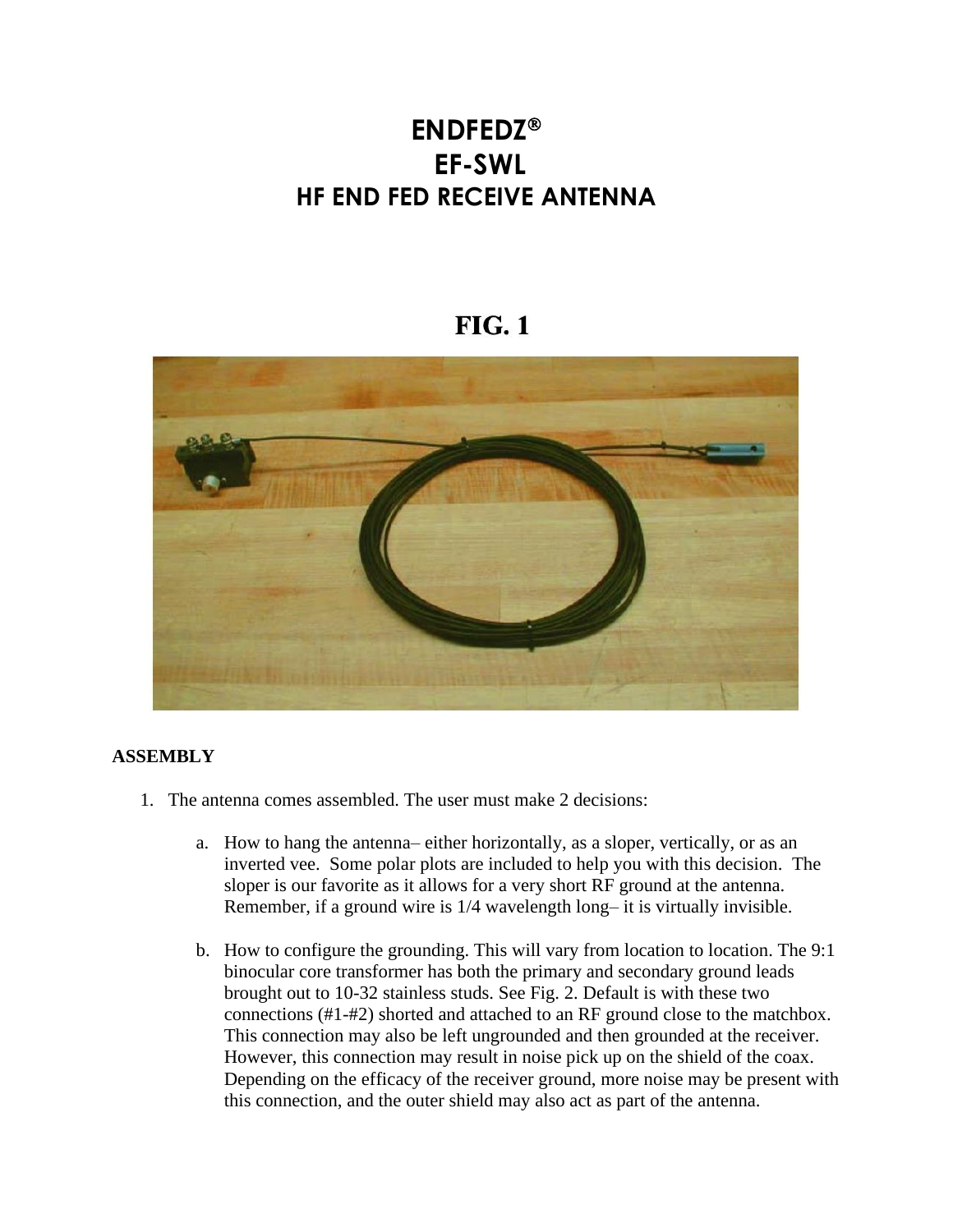Alternatively, the shorting connection may be removed and the antenna side grounded at the antenna (#2), the receiver side (#1) may then be grounded back at the receiver location, or left ungrounded– whichever results in less man made noise pick up. The thought here is that noise generated in the home (dimmers, fluorescent lights etc.) can be conducted along the coax to the antenna. This is the instance at my listening location. This may be especially true if your antenna is located a distance from the home. When making comparisons, do not judge by the S meter– but rather, choose weak stations on a number of different frequencies.

c. A good RF ground may be provided at the antenna and/or at the receiver by use of a 6' copper clad ground rod intended for electrical grounds. These are commonly available at any of the home construction stores like Lowes or Home Depot.

 $#1 = SO-239$  shield

#2= Ground lead of the antenna side of the 9:1 transformer

#3= Antenna side of the 9:1 transformer

Our intent is to give the end user as much flexibility as possible in configuring the antenna for his particular circumstances.



- 2. The 1/4" holes in the matchbox and in the end insulator are intended for support lines. These may be metallic or non-metallic.
- 3. Although the matchbox is weather tight, it is recommended that the SO-239 and PL259 junction be weather sealed, either by uniform wraps of a quality electrical tape or commercial products like Coax-Seal, specifically designed for this purpose. Silicone RTV is not to be used as the curing agent is acetic acid, and this may corrode the metal.
- 4. If one or both ends of your antenna are mounted on a structure that can move (e.g. Trees etc.) you MUST provide a means of relieving the thousands of pounds of strain that can develop. A pulley attached to the support and a weight would be the most common method of providing this. If this is not done, the antenna will surely be destroyed over time.

## **ANTENNA PATTERNS**

Azimuthal plots are provided for this antenna for a number of different frequencies and 2 orientations– sloper and horizontal. If suspended vertically, the antenna will provide omnidirectional coverage– but may be more susceptible to noise pick up.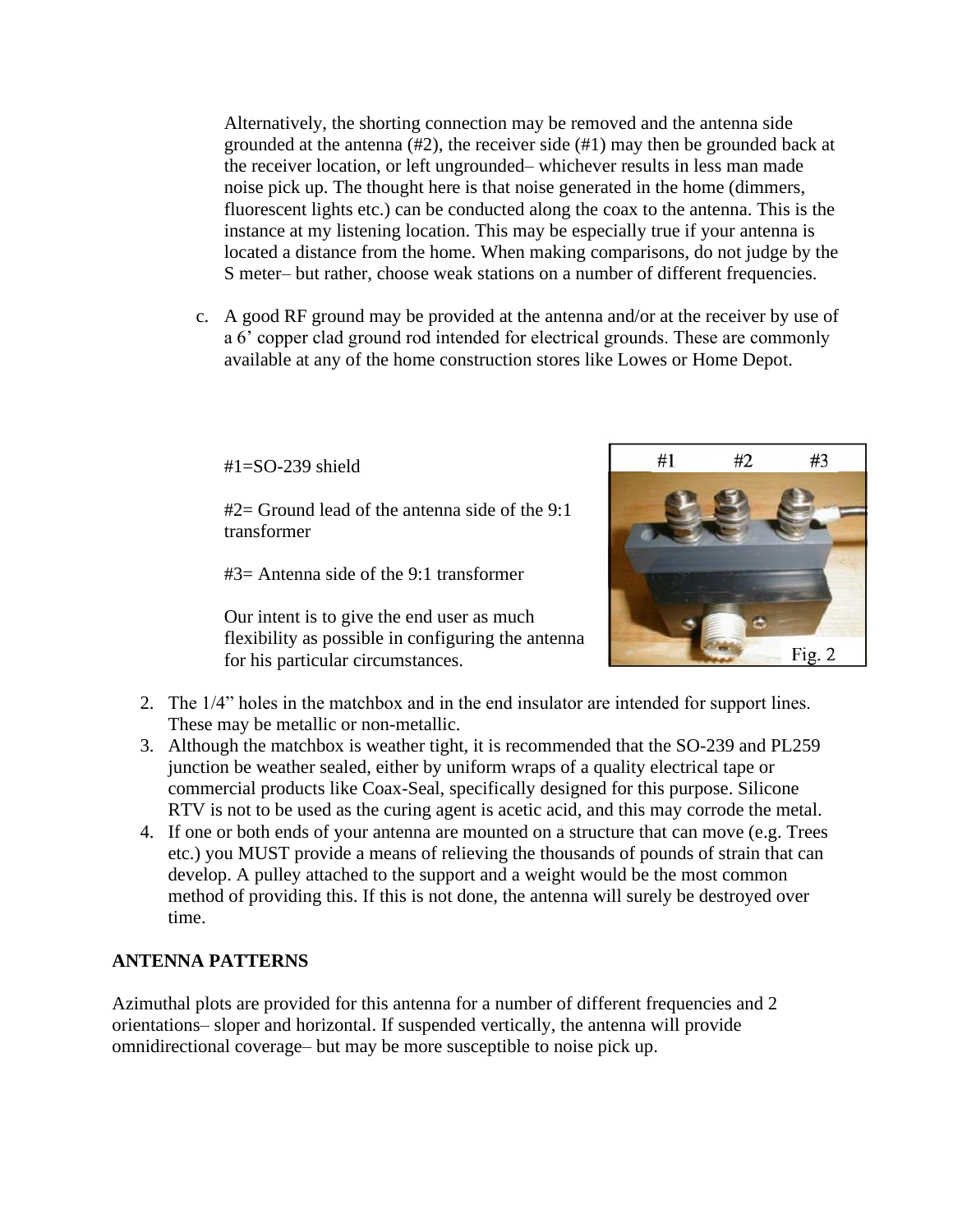The azimuthal plots are taken as a slice at 30 degrees elevation and 30' above ground (sloper configuration– matchbox at ground level, far end at 30'). Height above ground will alter the azimuthal plots somewhat, but the largest effect is to lower the elevation of the main lobe. That is, the higher the antenna, the lower the main lobe, and the better a DX antenna it becomes. In modeling, the antenna was oriented so that it runs 0 to 180 degrees. For the sloper, the lower end (matchbox end) is at 180 degrees. Note the text in the lower left of each plot as it identifies the dBi level of the outer circle for each plot. Plots include ground gain.